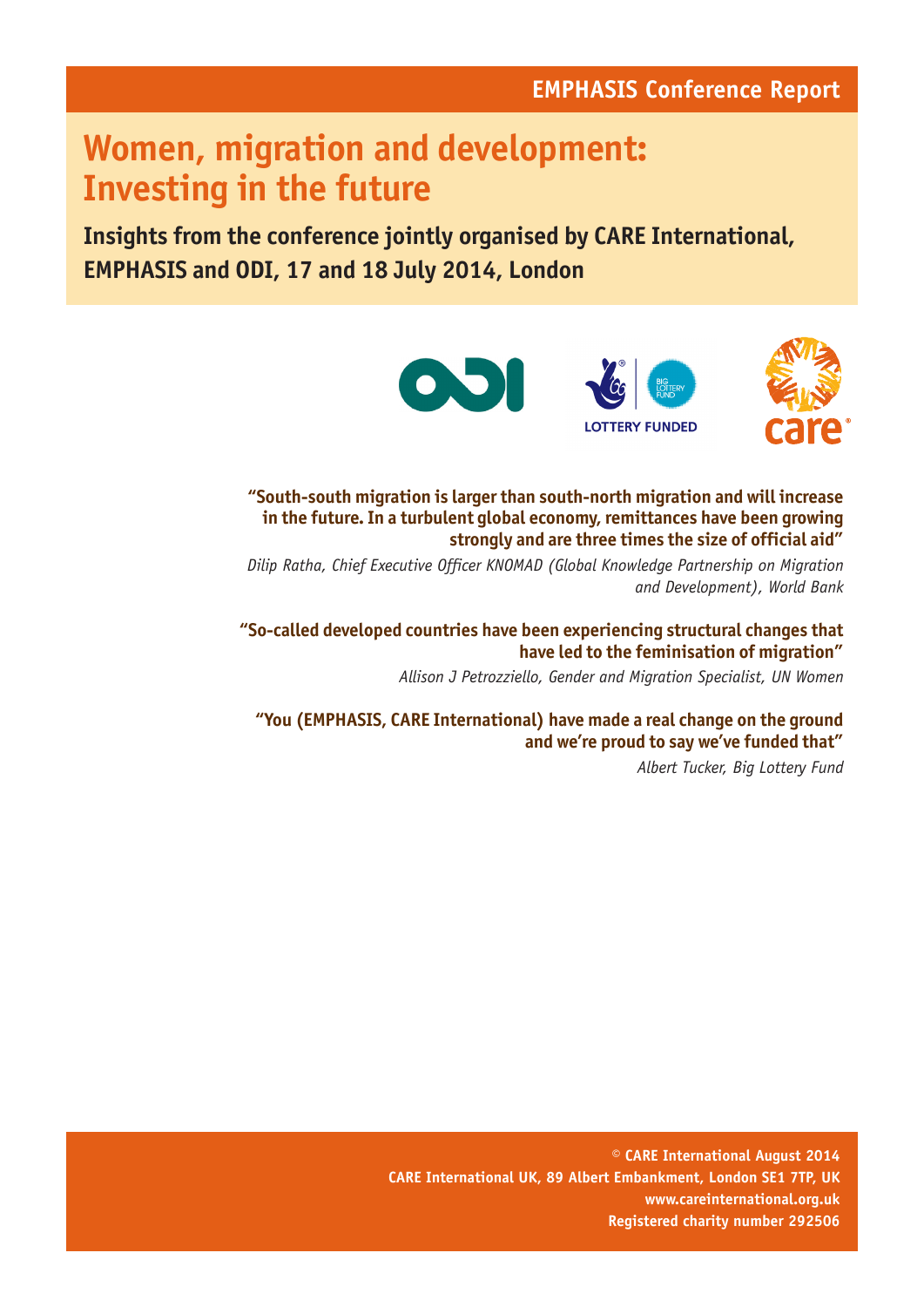### **Introduction**

In 2013, there were 232 million people or 3.2% of the world's population $1$  living outside their country of birth. Migrant workers are a key feature of today's globalised economy with migrants contributing significantly to both destination and source economies. Global remittance flows are estimated at USD\$581 billion in 2014 (up from \$542 billion in 2013), of which \$436 billion was received by developing economies.<sup>2</sup>

At destination – whether this be in the global South or North – labour migrants contribute to the growth and development of the economy, while remittances from migrant workers significantly contribute to the economies of developing countries. Migration is therefore a key part of poverty reduction and development, with many social and economic benefits for many countries. However, migration is often discussed negatively, stigmatised or ignored, which puts the rights, livelihoods and even lives of migrant women and men in danger. In particular, there is a danger that the migration process and the discourse around it instrumentalises migrants and does not take account of their human rights, especially those of women.

With the increasing number of women in the workforce, there is a growing trend of 'feminisation' of migration. Nearly 50% of international labour migrants are women<sup>3</sup> who usually find employment in traditionally female-dominated occupations such as domestic work and care-giving, which are poorly paid and lack adequate protection. Because women migrant workers are employed largely in these unregulated sectors, much of the exploitation they experience – including violence, harassment, stigma and discrimination – is suffered behind closed doors. In addition to lack of labour rights, women also

3. Global Migration Policy Associates, www.globalmigrationpolicy. org/gender.html

lack access to services and to financial inclusion. Consequently, the contributions made by women migrant workers are often invisible.

A gendered focus on labour conditions and public health is therefore crucial to protecting migrant rights. Economic measures such as guaranteeing safe channels to send remittances are key to migrants' economic empowerment – and particularly for women migrants, where recognising women as economic actors can be a step towards changing gender roles and addressing power relations within family and society. Female migrants face more stigmatisation, discrimination and risks of gender-based violence than men; it is therefore imperative that migration is viewed with a gender perspective in order to protect and address the specific needs of, and risks faced by, women migrants, whether in their source countries, during transit, while in destination countries, or on reintegration to their source countries.

On the 17th and 18th of July 2014, the **International Conference on Women, Migration and Development: Investing In The Future** was convened by CARE International and hosted at the Overseas Development Institute in London. The objectives of the conference were to:

- highlight the challenges faced by vulnerable migrant workers, especially women
- advocate, based on CARE and others' experiences, for strategies, policy and practical responses which need to be taken to protect migrant workers' wellbeing, particularly with respect to safe mobility and access to healthcare
- $\bullet$  recognise women migrants' contribution as economic actors and advocate for policies and planning processes that ensure their protection
- $\bullet$  advocate for recognition of the role of migration as a key development enabler in the post-2015 development agenda.

CARE and ODI presented the findings from their five year EMPHASIS (Enhancing Mobile Populations' Access to HIV and AIDS Services, Information and Support) programme in South Asia. EMPHASIS, a project which started as a HIV and health intervention, was successful in surfacing and addressing other aspects such as safety and dignity of migrants,

<sup>1.</sup> UN press release (2013), 232 million international migrants living abroad worldwide – new UN global migration statistics reveal, http://esa.un.org/unmigration/wallchart2013.htm

<sup>2.</sup> World Bank press release (2014), Remittances to developing countries to stay robust this year, despite increased deportations of migrant workers, says WB, www.worldbank.org/en/news/ press-release/2014/04/11/remittances-developing-countriesdeportations-migrant-workers-wb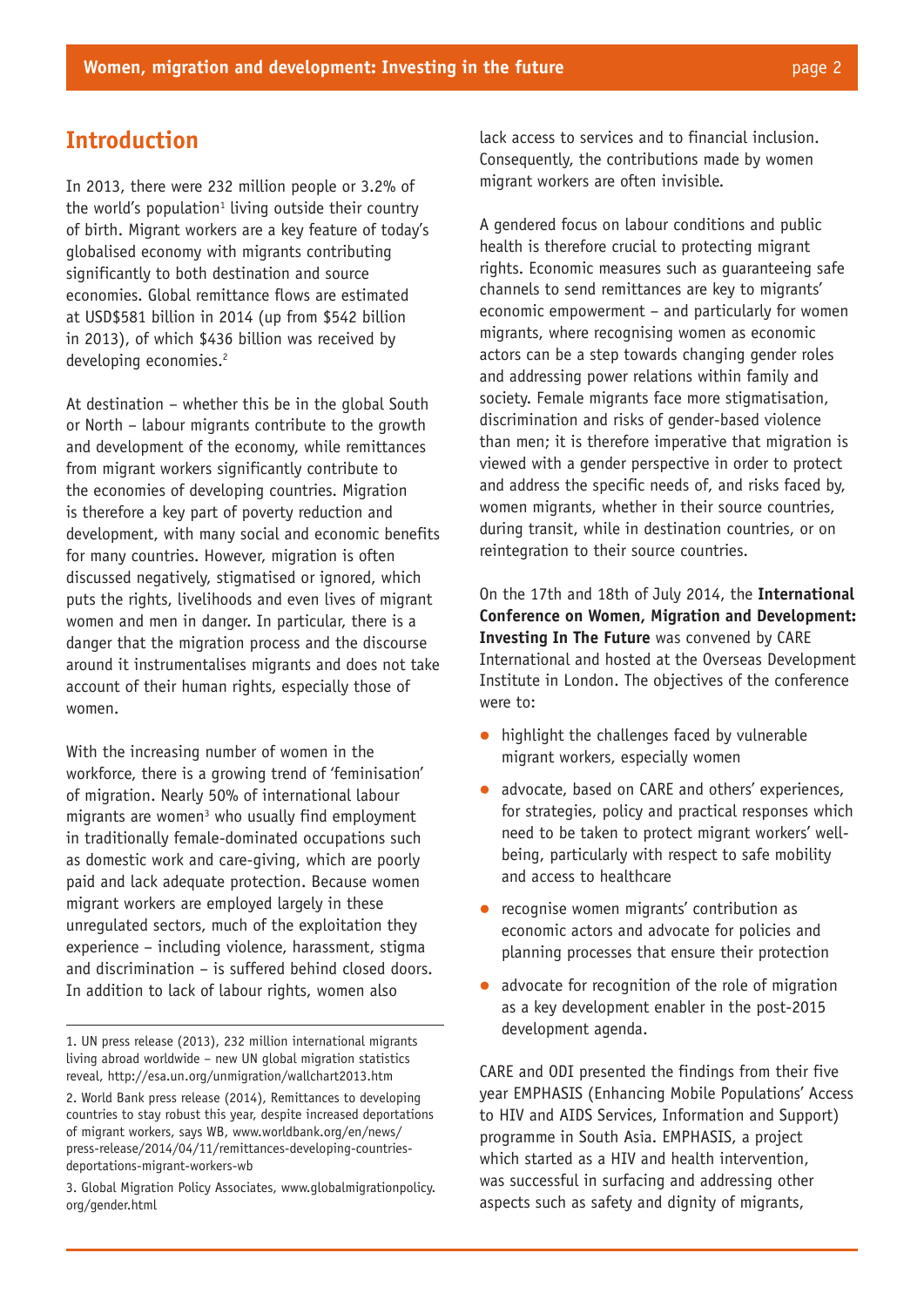economic empowerment, financial inclusion and safe remittances, access to education for migrants' children, and women's empowerment. The conference was a response to the call at the May 2014 Stockholm Global Forum for Migration and Development both for civil society/government cooperation around regional systemic approaches to migration and for urgently needed programmatic data and evidence on migration. EMPHASIS is considered among very few projects globally which comprehensively cover the migration experience from source, through transit, to destination countries. The EMPHASIS Learning Series report,<sup>4</sup> which provides a comprehensive overview of the EMPHASIS programme, was launched during the conference.

The significant contribution of this conference was to bring perspectives together to debate ideology, theory, ideas and experience on the ground regarding what works – and what does not – in the migration cycle. Along with solid evidence from EMPHASIS, case studies and projects from different parts of the world were presented and discussed at the conference. At a time when the global migration discourse is in need of concrete data, evidence and practice, the conference has made a vital contribution to the global dialogue on migration.

Changing public perceptions on migration is important. It is now time for collective action from government, civil society, media and donor agencies. We must work together for the safety and dignity of thousands of migrants and potential migrants who already face huge challenges.

## **Conference insights**

#### **1. Action needs to be taken to ensure the contribution made by migrant women and men – and the challenges they face – are reflected in the development agenda**

 $\bullet$  Promote regional comprehensive approaches to migration that seek to ensure the safety, dignity and rights of migrants, especially women migrants, at source, during transit and at destination,

ensuring both source and destination countries reap the benefits.

- Ensure that migration  $-$  with a focus on gender concerns – is a core part of the post-2015 international development agenda, and is incorporated in targets or indicators where it is directly relevant to the achievement of other development goals.
- $\bullet$  Urge states to ratify and implement relevant international and regional conventions and standards to protect migrant workers, such as the International Convention on the Protection of the Rights of All Migrant Workers and Members of Their Families and the ILO Convention 189 on The Rights of Domestic Workers.
- Promote social dialogue<sup>5</sup> between government, employers and workers in the formulation and implementation of migration policies and legislation.
- More nuanced research is needed on both the quantitative and qualitative aspects of women's contributions across the migration cycle to create an enabling environment for gender-responsive policies and programming and to recognise women as economic actors.

#### **2. Specific recommendations**

#### **Healthcare access is a key aspect/intervention for the well-being of migrant men and women**

- $\bullet$  The EMPHASIS project demonstrated that health is a highly effective intervention point for addressing wider issues, such as livelihoods and women's empowerment.
- Strengthen existing health services, including setting up information and referral networks across the continuum of mobility (source, transit and destination) that connect existing public and private health care facilities and build linkages with community-led groups and grassroots organisations.
- $\bullet$  Access to anti-retroviral treatment (ART) should be made available free of cost to migrants throughout the mobility continuum, regardless of legal status,

<sup>4.</sup> CARE International (2014) EMPHASIS Learning Series: Towards safety, dignity and better health of migrants, http://insights. careinternational.org.uk/media/k2/attachments/EMPHASIS-Learning-Series.pdf

<sup>5.</sup> See ILO website, Social dialogue, www.ilo.org/global/aboutthe-ilo/decent-work-agenda/social-dialogue/lang--en/index.htm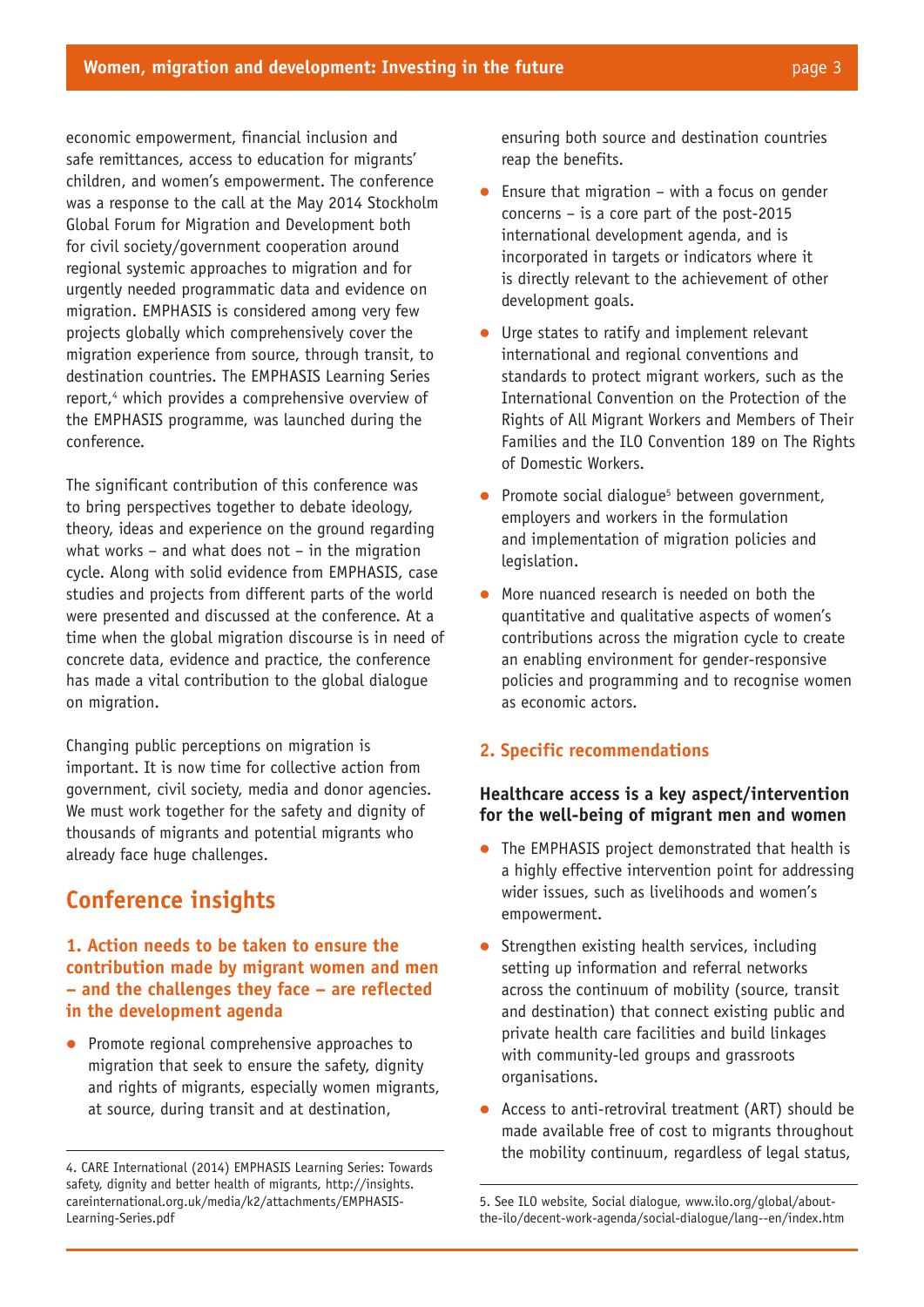and the ART regime should be made seamless across national borders in accordance with WHO guidelines.

Programmes to prevent and reduce HIV should not exclusively focus on HIV service provision but address the social determinants in a comprehensive and context-specific manner.

#### **Supporting women's access to financial services and remittances is key to achieving positive development outcomes**

- $\bullet$  Develop migrant-friendly financial products and services, reduce costs for sending remittances, and expand migrants' access to financial services both at origin and destination, including simplifying banking procedures.
- $\bullet$  Raise the level of financial literacy amongst migrants as well as of remittance recipients to increase familiarity with banking procedures and reduce obstacles to remitting through official channels.
- $\bullet$  Promote productive use of remittances through promoting women's decision-making within the household.
- $\bullet$  Advocate with governments and international organisations on banking rules and regulations to foster financial inclusion of migrant workers.

#### **Safe and decent working conditions for migrant women are particularly important given their concentration in the informal economy**

- $\bullet$  Engage with the public and the private sector to promote better working conditions (including minimum wages, regulated working hours, and leave entitlement), wider coverage and transferability (from country of origin to country of destination) of social security benefits, recognition of skills, and better safety and health conditions.
- $\bullet$  Advance on formalising the informal economy, especially those sectors dominated by women such as domestic work, and also to ensure that migrant workers enjoy equal treatment and opportunities compared to national workers.
- $\bullet$  Promote fair and safe recruitment, improving recruitment processes and practices and regulation of recruitment agencies.

Repeal discriminatory restrictions on women's migration, such as those that discourage women from migrating for work to certain countries or that restrict them to certain occupations, and instead focus on ways to promote safe migration and an enabling work environment for women.

#### **Ensure safety and dignity of mobile populations**

- $\bullet$  Strengthen capacity and accountability of dutybearers at source, transit and destination to guarantee the safety and dignity of mobile populations and reduce violence, harassment and discrimination.
- $\bullet$  Inform and engage with migrant groups and stakeholders to create space for dialogue to increase accountability and change public perceptions of mobile populations.
- $\bullet$  Sensitise key stakeholders (transporters, rickshaw pullers, hoteliers, employers) so that they can play a positive role in promoting safe mobility.
- Multilateral agencies (eg ILO, IOM, other UN agencies) should take a lead in facilitating the dialogue between sending and receiving countries.
- $\bullet$  Sending and receiving countries should ensure that there are effective protection measures, grievance redressal mechanisms, and access to justice available to migrant workers at destination in case of rights violations.

#### **3. Particular focus is needed on the role of the media, migrants' voices, narratives and evidence in the debate about migration**

• Community-based organisations and research institutions can play a substantive role in generating and supplying reliable evidence to the media in order to help create an enabling environment for shifting public perceptions and influencing policy responses. Although figures are important, qualitative evidence is particularly valuable in gaining an appreciation of the contextual reality of migrant workers.